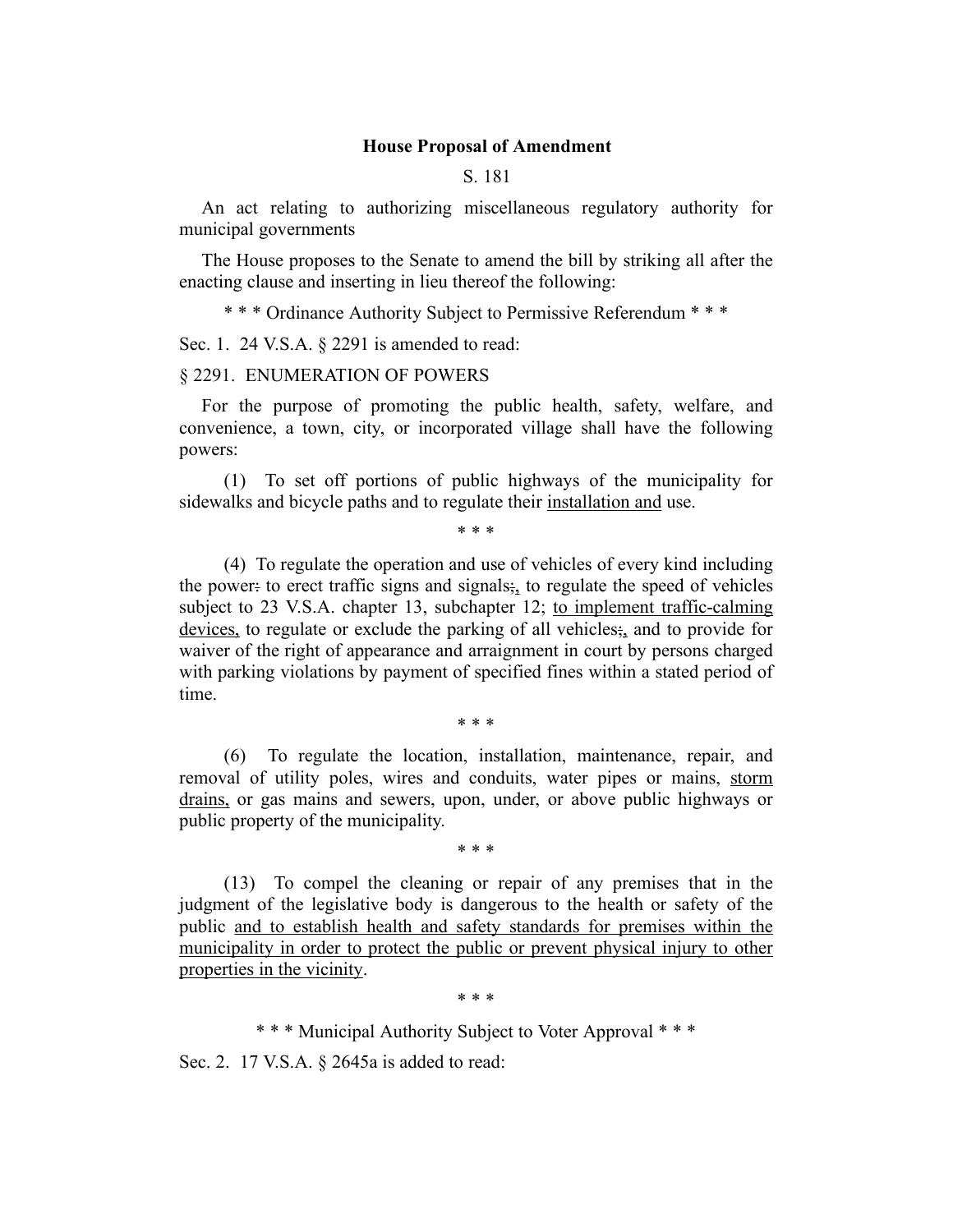# § 2645a. CHARTERED MUNICIPALITIES; VOTE TO SUSPEND

# CHARTER AUTHORITY AND RELY ON GENERAL

## MUNICIPAL LAW

(a) A municipality may propose to suspend for not more than three years specific authority granted in the municipality's charter and instead use laterenacted general municipal authority granted to all Vermont municipalities by the General Assembly, provided that the proposal is approved by the voters at any annual or special meeting warned for that purpose.

(b) The proposal may be made by the legislative body of the municipality or by petition of five percent of the voters of the municipality. The proposal shall specifically identify and contain the later-enacted general law that the municipality proposes to use in lieu of the charter provision.

(c) If the proposal is approved by a majority of voters at an annual or special meeting warned for that purpose, then the municipal clerk shall certify the results of the vote to the House and Senate Committees on Government Operations.

(d) Annually on or before November 15, the Office of Legislative Counsel shall prepare a list of the charter provisions that are subject to a repeal review pursuant to this section.

Sec. 3. 17 V.S.A. § 2646a is added to read:

#### § 2646a. TOWN OFFICERS; TOWN VOTE TO ALLOW ELECTION OF

## NONRESIDENTS

(a)(1) Notwithstanding section 2646 of this subchapter, a municipality may propose to allow individuals who are residents of the State, but not residents of the municipality, to be elected or appointed town officers. However, this section shall not apply to members of the legislative body of the municipality or justices of the peace. For the municipality's boards or commissions that are established by State law and are required to be composed of residents, the majority of the members of the boards or commissions shall be residents of the municipality.

(2) The proposal must be approved by the voters at any annual or special meeting warned for that purpose.

(b) The proposal may be made by the legislative body of the municipality or by petition of five percent of the voters of the municipality. The proposal shall identify the town office that may be filled by a nonresident.

Sec. 4. 17 V.S.A. § 2651a is amended to read:

§ 2651a. CONSTABLES; APPOINTMENT; REMOVAL; ELIMINATION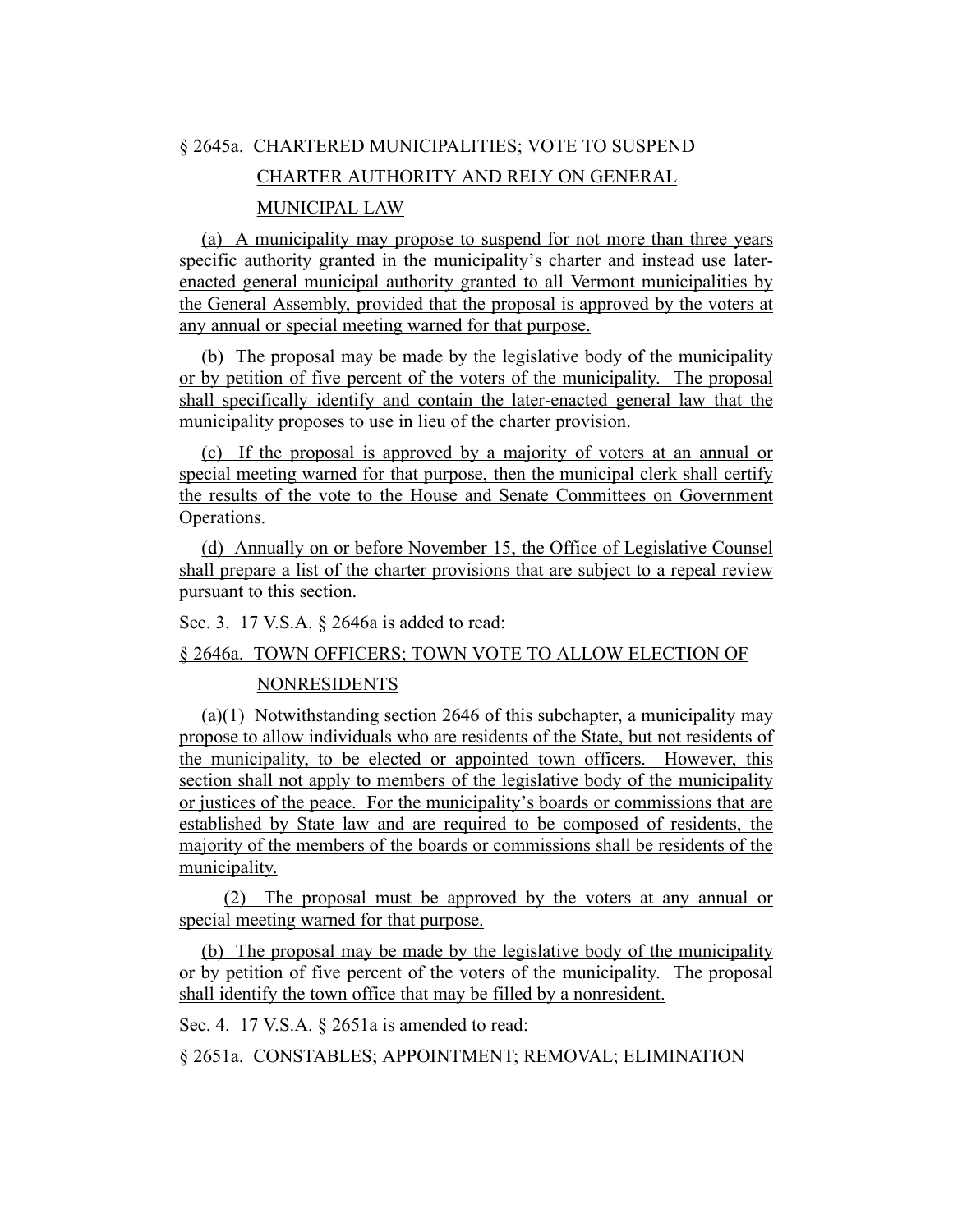## OF OFFICE

\* \* \*

 $(d)(1)$  A town may vote at an annual meeting to eliminate the office of constable.

(2) If a town votes to eliminate the office of constable, the selectboard shall appoint a town officer to discharge the constable's duties, if any, subject to 24 V.S.A. § 1936a. The town officer shall proceed in the discharge of the constable's duties in the same manner and be subject to the same liabilities as are established by law for constables.

(3) A vote to eliminate the office of constable shall remain in effect until rescinded by majority vote of the registered voters present and voting at an annual meeting warned for that purpose.

(4) The term of office of any constable in office on the date a town votes to eliminate that office shall expire on the 45th day after the vote or on the date upon which the selectboard appoints a town officer under this subsection, whichever occurs first.

Sec. 5. 24 V.S.A. § 4460 is amended to read:

#### § 4460. APPROPRIATE MUNICIPAL PANELS

\* \* \*

(c) In the case of an urban municipality or of a rural town where the planning commission does not serve as the board of adjustment or the development review board, members of the board of adjustment or the development review board shall be appointed by the legislative body, the number and terms of office of which shall be determined by the legislative body subject to the provisions of subsection  $(a)(b)$  of this section. The municipal legislative body may appoint alternates to a planning commission, a board of adjustment, or a development review board for a term to be determined by the legislative body. Alternates may be assigned by the legislative body to serve on the planning commission, the board of adjustment, or the development review board in situations when one or more members of the board are disqualified or are otherwise unable to serve. Vacancies shall be filled by the legislative body for the unexpired terms and upon the expiration of such terms. Each member of a board of adjustment or a development review board may be removed for cause by the legislative body upon written charges and after public hearing. If a development review board is created, provisions of this subsection regarding removal of members of the board of adjustment shall not apply.

\* \* \*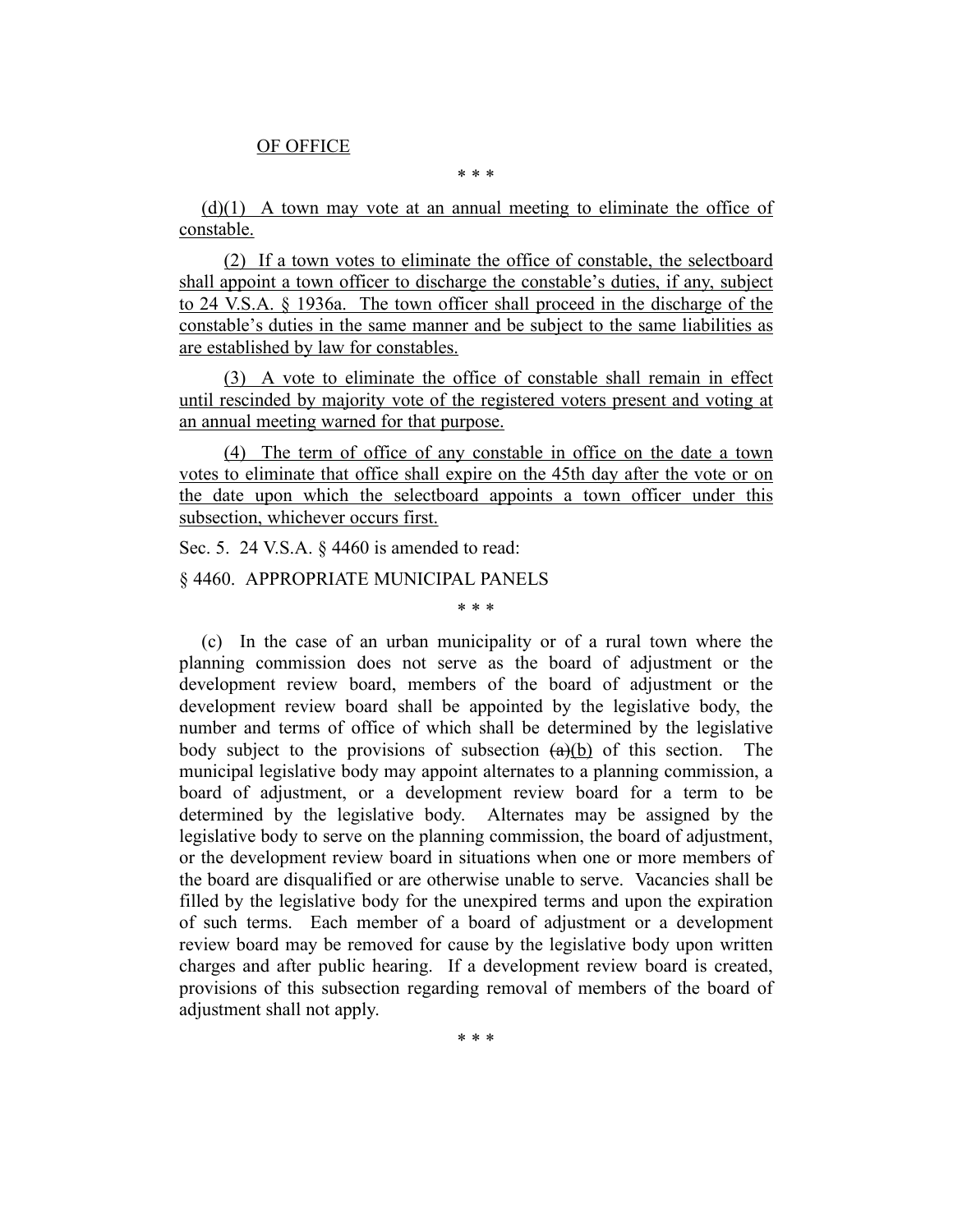(f) Notwithstanding subsections (b) and (c) of this section, a municipality may vote at an annual or special meeting to change the number of members that may be appointed to a board of adjustment or development review board.

(1) The proposal to change the number of members serving on a board may be brought by the legislative body or by petition of five percent of the voters of the municipality.

(2) If the number of members on a board is reduced, the members with the nearest expiration of their term of office shall serve until the expiration of that term and then the office shall terminate.

Sec. 6. 24 V.S.A. § 4322 is amended to read:

#### § 4322. PLANNING COMMISSION; MEMBERSHIP

(a) A planning commission shall have not less than three nor more than nine voting members. All members may be compensated and reimbursed by the municipality for necessary and reasonable expenses. At least a majority of the members of a planning commission shall be residents of the municipality.

(b) The selectboard legislative body of a rural town, or not more than two elected or appointed officials of an urban municipality who are chosen by the legislative body of the urban municipality, shall be nonvoting ex officio members of a planning commission. If a municipality has an energy coordinator under chapter 33, subchapter 12 of this title, the energy coordinator may be a nonvoting ex officio member of the planning commission.

(c) Notwithstanding subsection (a) of this section:

(1) for an appointed planning commission, the legislative body may change the number of members that may be appointed to the commission; and

(2) for an elected planning commission, a municipality may vote at an annual or special meeting to change the number of members that may be elected to the commission.

(d) Notwithstanding subsection 4323(c) of this subchapter, if the number of members on an appointed or elected planning commission is reduced, the members with the nearest expiration of their term of office shall serve until the expiration of that term and then the office shall terminate.

\* \* \* Authority of Legislative Body without Voter Approval \* \* \*

Sec. 7. 18 V.S.A. § 5361 is amended to read:

# § 5361. APPROPRIATIONS AND REGULATIONS BY TOWNS

A town may vote sums of money necessary for purchasing, holding, improving, and keeping in repair suitable grounds and other conveniences for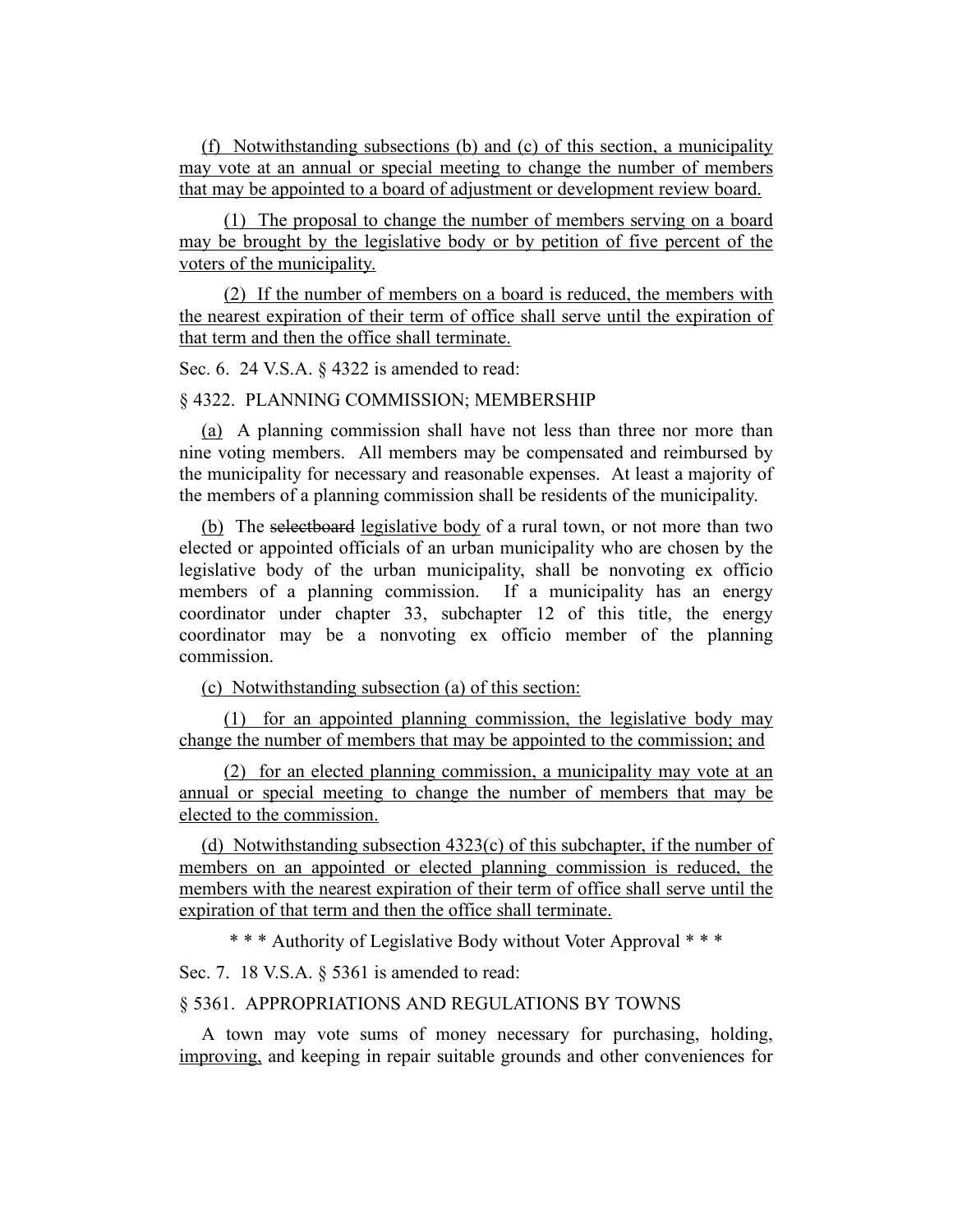burying the dead. The selectboard may make necessary regulations concerning public burial grounds and for fencing and keeping the same in proper order.

\* \* \* Emergency Provisions for the Operation of Government \* \* \*

Sec. 8. 1 V.S.A. § 312a is added to read:

§ 312a. MEETINGS OF PUBLIC BODIES; STATE OF EMERGENCY

(a) As used in this section:

(1) "Affected public body" means a public body:

(A) whose regular meeting location is located in an area affected by a hazard; and

(B) that cannot meet in a designated physical meeting location due to a declared state of emergency pursuant to 20 V.S.A. chapter 1.

(2) "Hazard" means an "all-hazards" as defined in 20 V.S.A. § 2(1).

(b) Notwithstanding subdivisions  $312(a)(2)(D)$  and  $(c)(2)$  of this title, during a declared state of emergency under 20 V.S.A. chapter 1:

(1) A quorum or more of an affected public body may attend a regular, special, or emergency meeting by electronic or other means without designating a physical meeting location where the public may attend.

(2) The members and staff of an affected public body shall not be required to be physically present at a designated meeting location.

(3) An affected public body of a municipality may post any meeting agenda or notice of a special meeting in two publicly accessible designated electronic locations in lieu of the two designated public places in the municipality, or in a combination of a designated electronic location and a designated public place.

(c) When an affected public body meets electronically under subsection (b) of this section, the affected public body shall:

(1) use technology that permits the attendance and participation of the public through electronic or other means;

(2) allow the public to access the meeting by telephone; and

(3) post information that enables the public to directly access and participate in meetings electronically and shall include this information in the published agenda for each meeting.

(d) Unless unusual circumstances make it impossible for them to do so, the legislative body of each municipality and each school board shall record any meetings held pursuant to this section.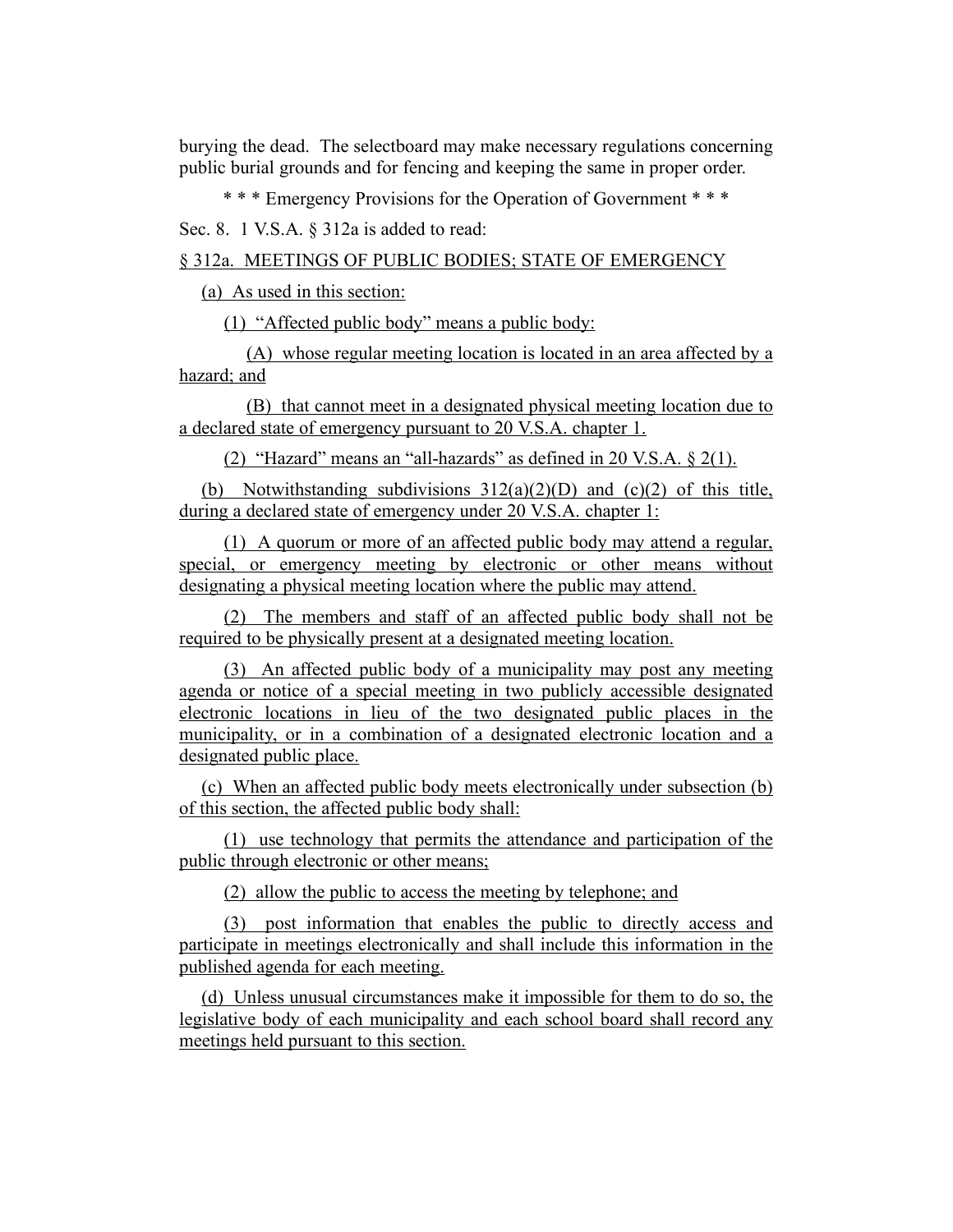(e) An affected public body of a municipality shall continue to post notices and agendas in or near the municipal clerk's office pursuant to subdivision  $312(c)(2)$  of this title and shall provide a copy of each notice or agenda to the newspapers of general circulation for the municipality.

Sec. 9. 32 V.S.A. § 4404 is amended to read:

## § 4404. APPEALS FROM LISTERS AS TO GRAND LIST

\* \* \*

(c)(1) The board shall meet at the time and place so designated, and on that day and from day to day thereafter shall hear and determine such appeals until all questions and objections are heard and decided. Each property, the appraisal of which is being appealed, shall be inspected by a committee of not less than three members of the board who shall report to the board within 30 days from the hearing on the appeal and before the final decision pertaining to the property is given. If, after notice, the appellant refuses to allow an inspection of the property as required under this subsection, including the interior and exterior of any structure on the property, the appeal shall be deemed withdrawn. The board shall, within 15 days from the time of the report, certify in writing its notice of decision, with reasons, in the premises, and shall file such the notice with the town clerk who shall thereupon record the same in the book wherein the appeal was recorded and forthwith notify the appellant in writing of the action of such board, by certified mail. If the board does not substantially comply with the requirements of this subsection and if the appeal is not withdrawn by filing written notice of withdrawal with the board or deemed withdrawn as provided in this subsection, the grand list of the appellant for the year for which appeal is being made shall remain at the amount set before the appealed change was made by the listers; except, if there has been a complete reappraisal, the grand list of the appellant for the year for which appeal is being made shall be set at a value that will produce a tax liability equal to the tax liability for the preceding year. The town clerk shall immediately record the same in the book wherein the appeal was recorded and forthwith notify the appellant in writing of such the action, by certified mail. Thereupon the appraisal so determined pursuant to this subsection shall become a part of the grand list of such the person.

(2) During a declared state of emergency under 20 V.S.A. chapter 1, a board of civil authority within a municipality affected by an all-hazards event shall not be required to physically inspect any property that is the subject of an appeal. If the appellant requests in writing that the property be inspected for purposes of the appeal, a member or members of the board shall conduct the inspection through electronic means. If the appellant does not facilitate the inspection through electronic means, then the appeal shall be deemed withdrawn.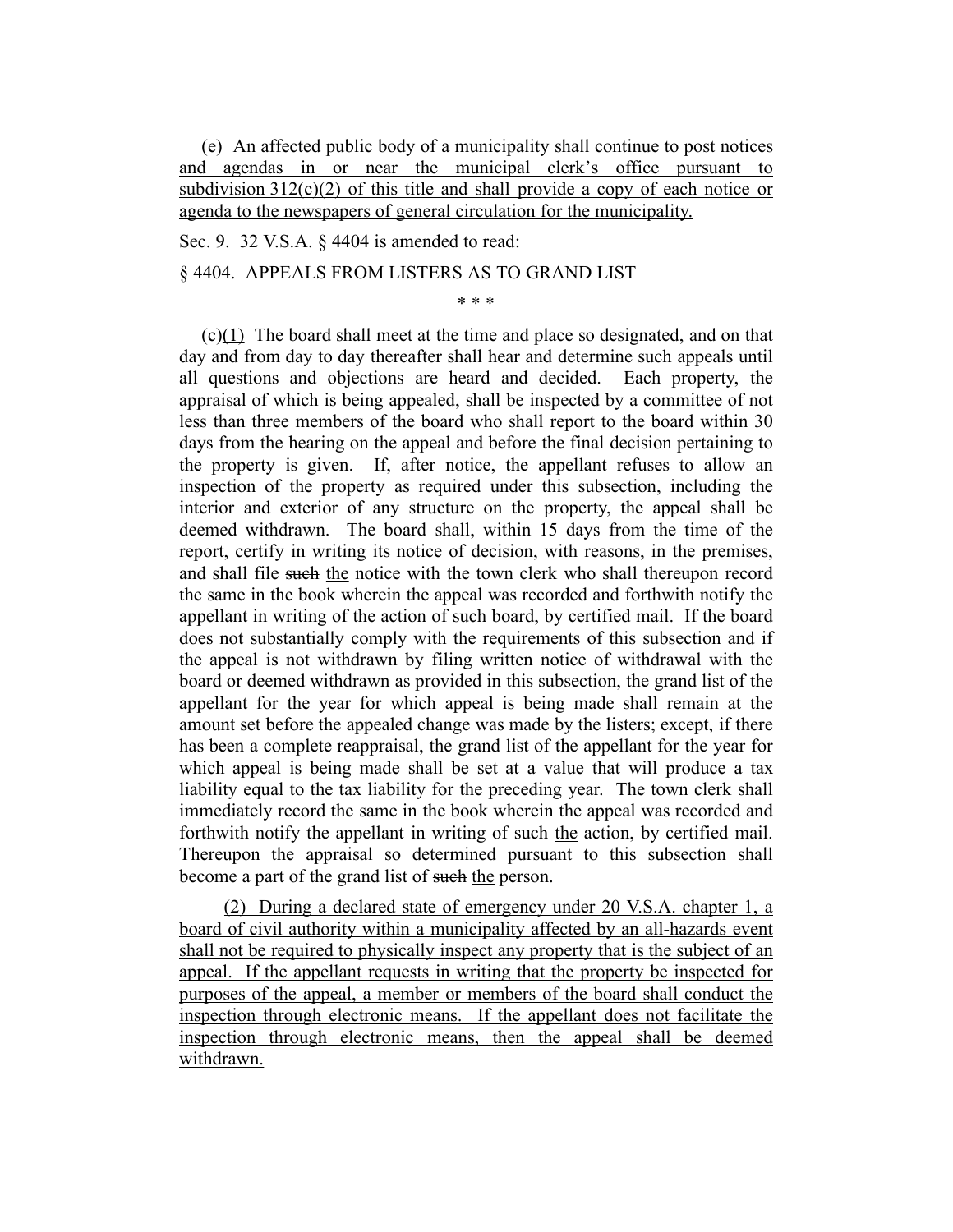(3) As used in this subsection, "electronic means" means the transmittal of video or photographic evidence by the appellant at the direction of the board members conducting the inspection.

(d) Listers and agents to prosecute and defend suits wherein a town is interested shall not be eligible to serve as members of the board while convened to hear and determine such appeals nor shall an appellant, his or her the appellant's servant, agent, or attorney be eligible to serve as a member of the board while convened to hear and determine any appeals. However, listers and agents to prosecute and defend suits wherein a town is interested shall be given the opportunity to defend the appraisals in question.

Sec. 10. 32 V.S.A. § 4467 is amended to read:

#### § 4467. DETERMINATION OF APPEAL

(a) Upon appeal to the Director or the court, the hearing officer or court shall proceed de novo and determine the correct valuation of the property as promptly as practicable and to determine a homestead and a housesite value if a homestead has been declared with respect to the property for the year in which the appeal is taken. The hearing officer or court shall take into account the requirements of law as to valuation, and the provisions of Chapter I, Article 9 of the Constitution of Vermont and the 14th Amendment to the Constitution of the United States.

(b) If the hearing officer or court finds that the listed value of the property subject to appeal does not correspond to the listed value of comparable properties within the town, the hearing officer or court shall set said the property in the list at a corresponding value. The findings and determinations of the hearing officer shall be made in writing and shall be available to the appellant.

(c)(1) If the appeal is taken to the Director, the hearing officer may inspect the property prior to making a determination, unless one of the parties requests an inspection, in which case the hearing officer shall inspect the property prior to making a determination. Within 10 days of the appeal being filed with the Director, the Director shall notify the property owner in writing of his or her the Director's option to request an inspection under this section.

(2) During a declared state of emergency under 20 V.S.A. chapter 1, a hearing officer shall not be required to physically inspect any property that is the subject of an appeal. If the appellant requests in writing that the property be inspected for purposes of the appeal, the hearing officer shall conduct the inspection through electronic means. If the appellant does not facilitate the inspection through electronic means, then the appeal shall be deemed withdrawn.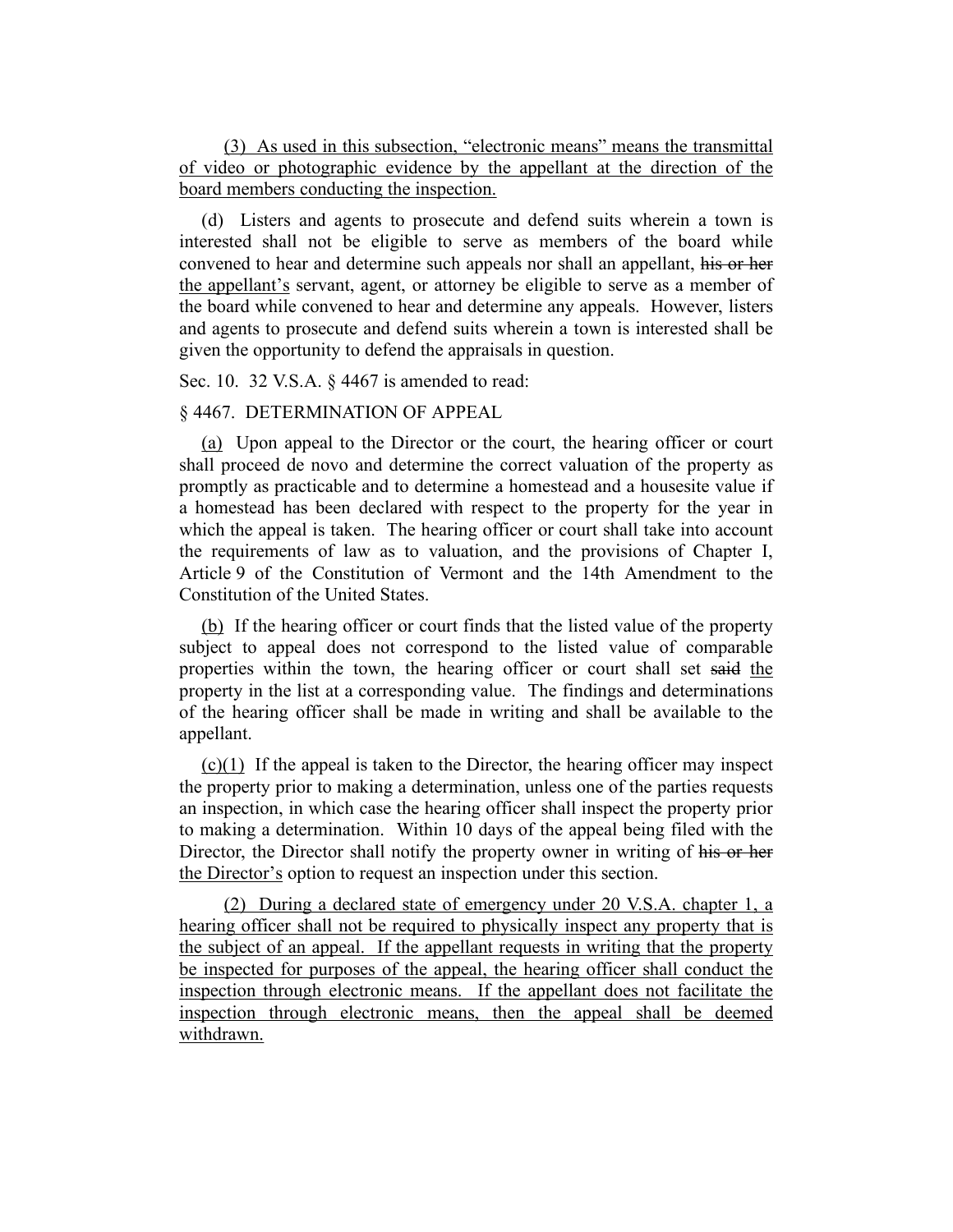(3) As used in this subsection, "electronic means" means the transmittal of video or photographic evidence by the appellant at the direction of the hearing officer conducting the inspection.

Sec. 11. 24 V.S.A. § 5152 is added to read:

# § 5152. DISCONNECTIONS PROHIBITED; STATE OF EMERGENCY

(a) Notwithstanding this chapter or any provision of law to the contrary, a municipality; a person who is permitted as a public water system pursuant to 10 V.S.A. chapter 56 and who provides another person water as a part of the operation of that public water system; or a company engaged in the collecting, sale, and distribution of water for domestic, industrial, business, or fire protection purposes that is regulated by the Public Utility Commission under 30 V.S.A. § 203(3) shall be prohibited from disconnecting any person from services during a declared state of emergency under 20 V.S.A. chapter 1, provided that:

(1) the state of emergency is declared in response to an all-hazards event that will cause financial hardship and the inability of ratepayers to pay for water or sewer services; and

(2) the all-hazards event does not require the water or sewer service provider to disconnect services to protect the health and safety of the public.

(b) A person or company that is subject to subsection (a) of this section may temporarily disconnect water or sewer services during the declared state of emergency when the temporary disconnection is necessary for the maintenance or repair of the water or sewer system.

(c)(1) A violation of subsection (a) of this section by a municipality or a person who is permitted as a public water system pursuant to 10 V.S.A. chapter 56 may be enforced by the Agency of Natural Resources pursuant to 10 V.S.A. chapter 201.

(2) A violation of subsection (a) of this section by a company engaged in the collecting, sale, and distribution of water for domestic, industrial, business, or fire protection purposes that is regulated by the Public Utility Commission under 30 V.S.A. § 203(3) may be enforced by the Public Utility Commission pursuant to 30 V.S.A. § 30.

(d) A ratepayer shall remain obligated for any amounts due to a water or sewer service provider subject to this section. The ratepayer shall have a minimum of 90 days after the end of the declared state of emergency to pay the amounts due.

Sec. 12. 20 V.S.A. § 47 is added to read:

§ 47. MUNICIPAL DEADLINES, PLANS, AND LICENSES; EXTENSION